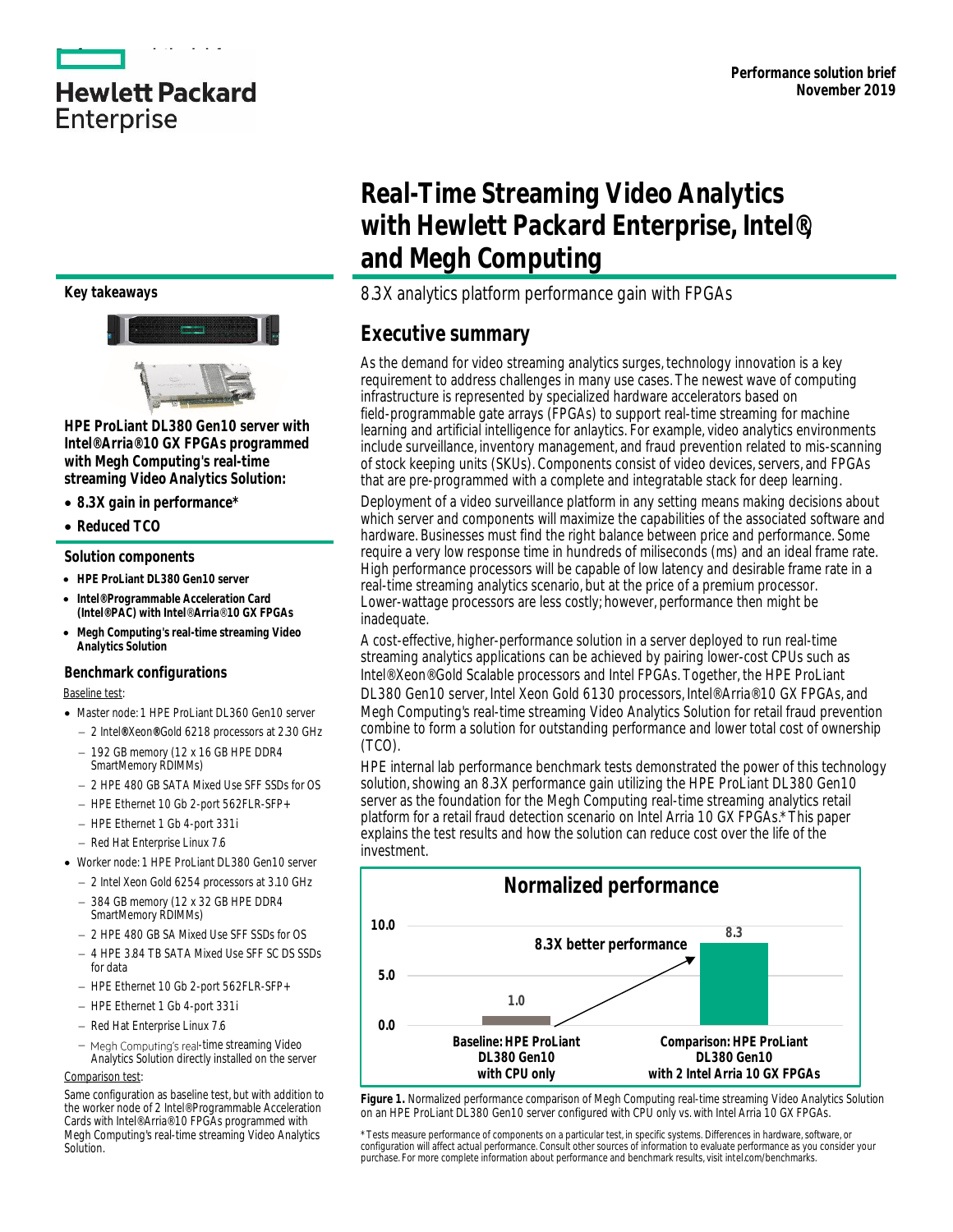# **Solution overview and test methodology**

The solution can be deployed in a cluster consisting of a master node and one or more worker nodes. Each worker node is configured with two Intel Arria 10 GX FPGA cards connected directly by a switch. In the HPE test scenario, the master node was an HPE ProLiant DL380 Gen10, and the worker node consisted of an HPE ProLiant DL360 Gen10 server. The master node and worker node were configured with Intel Xeon Scalable Gold family processors for balanced CPU performance and economics. The benchmark test used a pre-recorded video file stored on a solid-state drive (SSD) in the master node, which fed the video data to the worker node. In the baseline test, there were no FPGAs installed in the worker node, and the inline streaming data was handled by only CPUs with the application installed on the server. In the comparison test, the worker node was configured with two Intel Arria 10GX FPGAs with Megh Computing's Video Analytics Solution pre-programmed on them. The FPGAs directly handled the inline streaming data from the master node, allowing the CPUs to handle other data activities.



**Figure 2.** Solution diagram representing the master node server, worker node servers, and two FPGAs programmed with Megh Computing's Video Analytics Solution.

# **Solution components and benefits**

In the benchmark testing conducted by HPE, the HPE ProLiant DL380 Gen10 server was configured with two Intel Arria 10 GX FPGAs pre-programmed with Megh Computing's streaming Video Analytics Solution. Each component contributed powerful benefits to the solution. Figure 2 shows a diagram of the solution components and analytics platform process flow.

### **HPE ProLiant DL380 Gen10 server**

The foundation for the solution was theHPE ProLiant DL380 Gen10 server, a secure 2P, 2U server adaptable for diverse workloads and environments. Designed for superme versatility and resilience, while backed by a comprehensive warranty, the server delivers world-class performance with the right balance of expandability and scalability. The HPE ProLiant DL380 Gen10 server has an adaptable chassis, including HPE modular drive bay configuration options with up to 30 SFF, up to 19 LFF, or up to 20 NVMe drive options along with support for up to three double-wide graphics processing unit (GPU) options. Along with an embedded 4x1GbE, there is a choice of HPE FlexibleLOM or PCIe standup adapters, which offer a choice of networking bandwidth (1GbE to 40GbE) and fabric that adapt and grow to changing business needs. **Intel® Programmable Acceleration Card with Intel® Arria 10 GX FPGAs (Intel PAC with Intel Arria 10 GX FPGAs)**

Intel® Programmable Acceleration Cards (Intel® PACs) are PCIe-based acceleration adapter cards that offer both inline and lookaside acceleration. Intel Arria 10 devices have a 20 nm Arm®-based SoC with up to 1.5 GHz bandwidth and hard floating-point digital signal processing (DSP) blocks with speeds up to 1.5 tera floating-point operations per second (TFLOPS). This FPGA family implements publiclyavailable OpenCore designs. Intel Arria 10 GX FPGAs are enabled with up to 96 full-duplex transceivers with data rates up to 17.4 Gbps chip-tochip, 12.5 Gbps backplane, and up to 1,150K equivalent logic elements (Les).

The Intel Arria 10 GX FPGA is ideal for a broad array of applications such as communications, data center, military environment, broadcast, automotive, and other end markets.